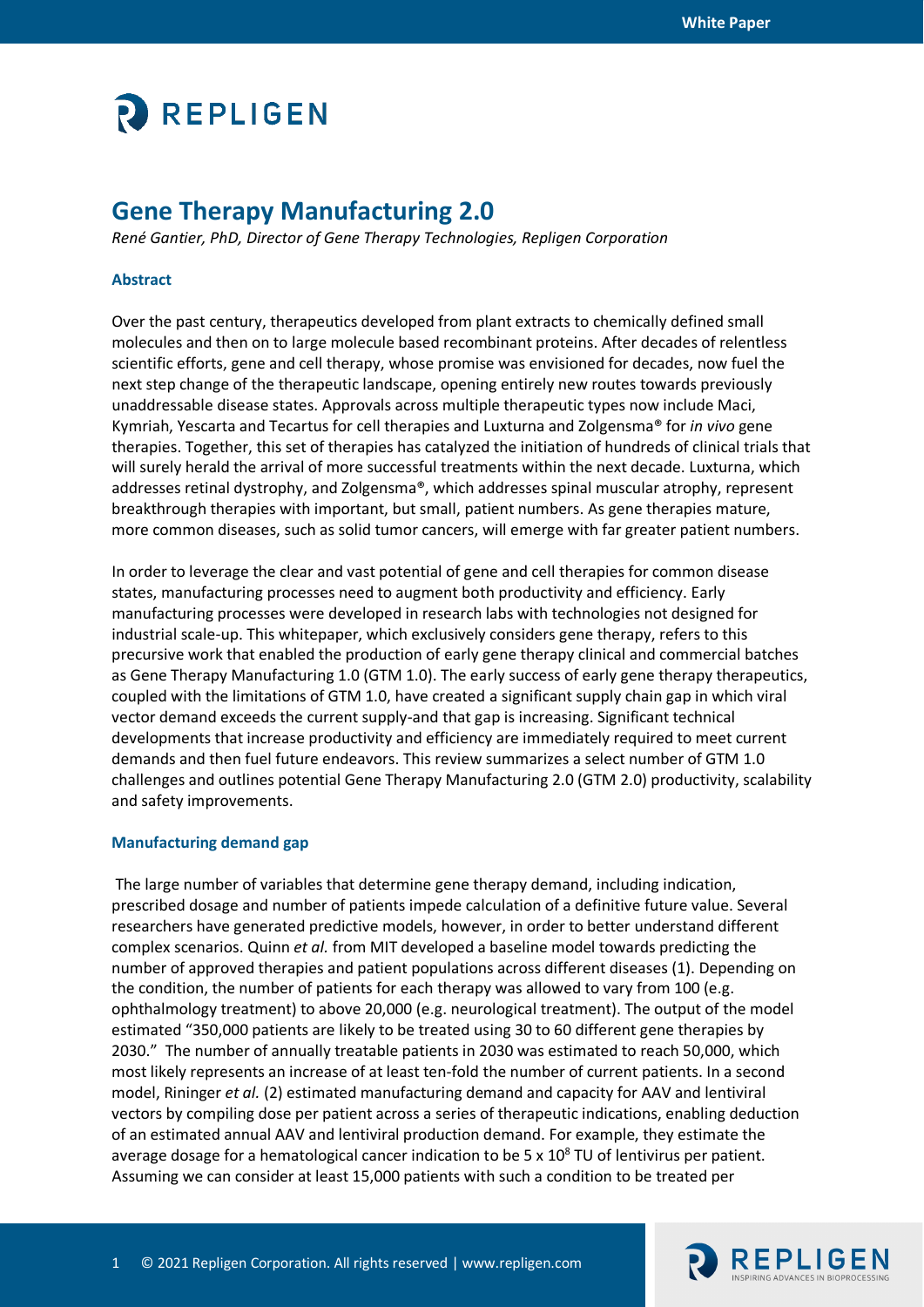year, an annual production of  $7.5 \times 10^{12}$  TU of lentivirus will be required. For muscular dystrophy, the authors estimate the average dosage at  $3.9 \times 10^{15}$  VG of AAV per person. With an incidence of approximately one in every 5,600 to 7,700 male between the ages of five to 24 (3) in the US, a worldwide population of 10,000 patients with Duchenne muscular dystrophy can be envisaged, which would lead to the need for  $\sim 4 \times 10^{19}$  VG of AAV. While the models of Quinn et.al. and Rininger et al. are constructed with different goals, strategies, and assumptions, both come to the same conclusion; a viral vector supply demand gap either already exists and or will develop soon.

The viral vector supply demand gap stems from the fact that viral vector manufacturing technologies and processes are largely and non-optimally re-purposed from recombinant protein and monoclonal antibody (mAb) processes. Prioritization of time to market over optimization compound the gap between supply and demand. The time-consuming iterative process of optimization is largely forgone as low yielding processes are often considered "good enough" as soon as the desired quantity of viral vectors is produced. Later, in commercial manufacturing, this becomes a significant process bottleneck.

The impact of the shortage varies widely across the different indications. For example, the aggregate manufacturing demand of a hematological cancer, estimated to require 7.5 x  $10^{12}$  TU of lentivirus per year, can likely be met by existing GTM 1.0 technologies. A 100  $m<sup>2</sup>$  fixed bed adherent bioreactor with a 30% overall yield run twenty times in one year will most likely meet such a demand.

Consideration of 10,000 muscular dystrophy patients per year paints a different picture. Again, using approximate numbers, a single 3000 L STR delivering twenty batches per year at  $1x10^{10}$  AAV vg/day/ml with a 30% overall process yield might deliver ~5x10<sup>17</sup> VG of AAV. Scaling out that process to meet the 4 x10<sup>19</sup> would then require an unreasonable 80 (3000 L) bioreactors, each delivering twenty batches per year.

Each order of magnitude of viral vector yield increase will create new opportunities for the field. A tenfold yield increase will lower costs and expand access of existing therapies to a more equitable set of patients as well as enable expansion of the global pipeline. A 100- fold improvement will bring indications such as muscular dystrophy and others within reach as manufacturable solutions. Finally, a 1000X improvement could pilot gene therapy into an era where it addresses common diseases with even larger patient populations and completely revolutionize modern healthcare.

## **Limited productivity and scalability with transient expression and adherent cell culture**

Current upstream viral vector manufacturing processes primarily are based on transient expression, which, although convenient in a lab setting, typically suffer from low productivity and a complexity that can challenge manufacturing reproducibility. For AAV and lentivirus, cell specific productivities in the range of  $1 - 5 \times 10^4$  VG/cell (5) and 1-10 TU/cell (6) respectively, have been reported using transient expression. Most systems require three to four DNA plasmids, each of which accrues complexity. Optimization across multiple parameters such as the ratio of DNA to transfection agent, the ratio of DNA to cells and the incubation time, for multiple plasmids, swells the number of resources required for DOE execution as well as the risk of deviation during unit operation execution. Moreover, transfection reagents can impact cell growth, with viable cell density generally dropping after transfection, meaning that the very agents that enable transfection also decrease the cells available for production. This complexity translates to significant cost when manufacturing high quality plasmids for clinical applications, causing multi-plasmid transfection as a significant contributor to overall process cost (4).

Through improved understanding of cellular metabolism and protein secretion, multi-fold cell specific productivity has been achieved for recombinant proteins and mAbs. Extending this approach to gene therapy would represent an effective solution to the demand supply gap but will unlikely

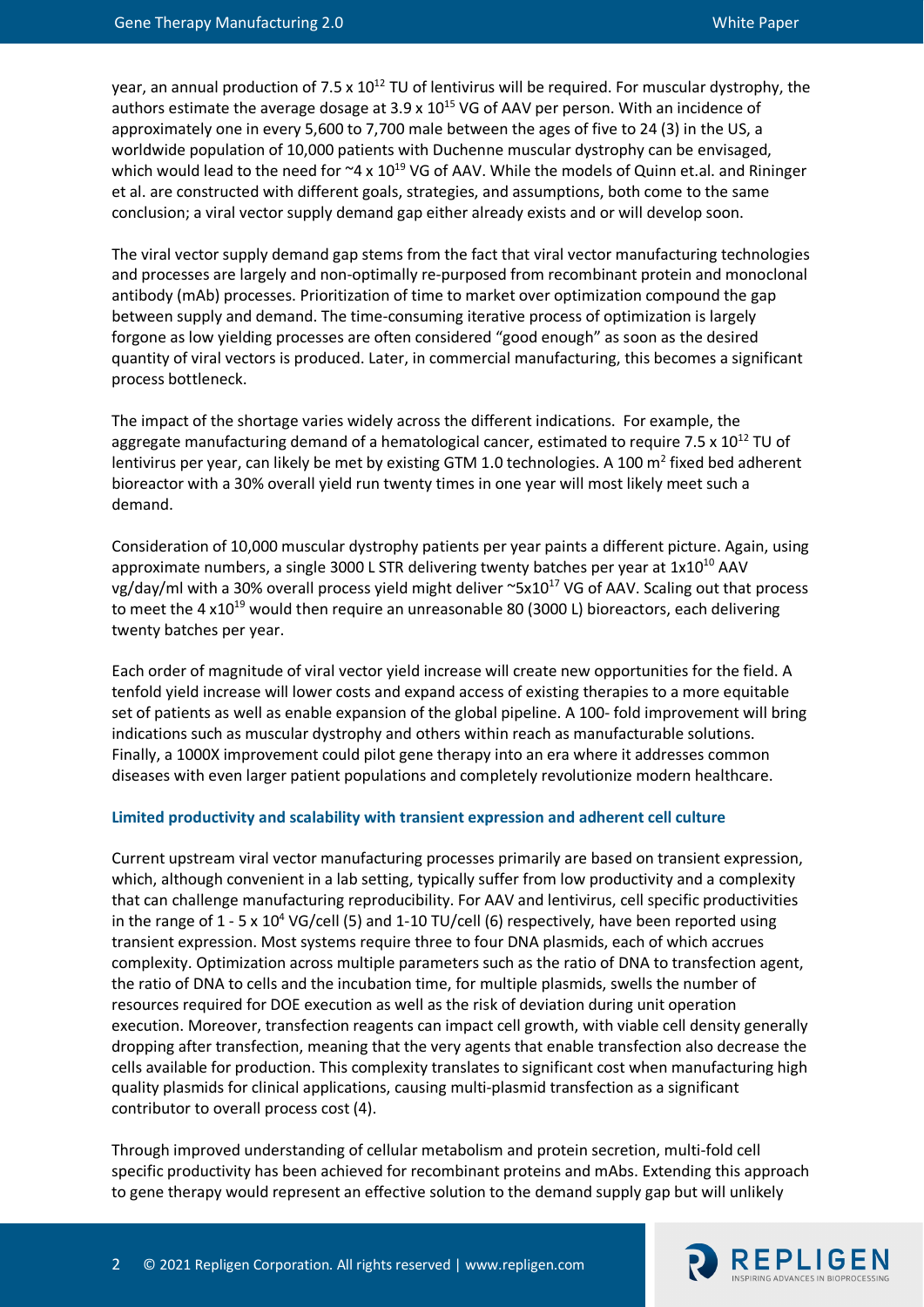align with the rapid timelines of the current clinical pipeline. Two decades were required to realize current cell specific 10 - 100X productivity increased for mAbs. Given that viral vectors are biochemically more complex than most recombinant proteins and mAbs, a similar amount of time should be expected to achieve comparable gains in viral vector cell specific productivity. Moreover, a cell specific productivity solution for one product will unlikely be broadly applicable given the nuances of metabolism and viral vector molecular.

Adherent based cell culture processes represent an effective means of generating gene therapy product at lab scale with eventual challenges at manufacturing scale. While easy to grow and maintain with media exchange, adherent cultures suffer from low cell density ( $\approx$  1 x 10<sup>6</sup> cells/ml) and flatware dimensional limitations. The largest commercially available flatware device (~2.5 m<sup>2</sup>, ~6 L media volume) provides less than  $3 \times 10^{14}$  VG and 6 x 10<sup>10</sup> TU of AAV and lentivirus respectively. Increasing the device area 100 X to 250  $m^2$  or more, towards meeting the demand gap, does not represent a practical or executable solution. Scaling-out, as opposed to scaling-up, with a large number of small vessels carries its own obstacles that include: significant capital equipment costs for automation, increased complexity, manufacturing footprint and labor. As a step in the forward direction, a new generation of fixed-bed bioreactors has been shown to increase viral vector yields per bioreactor 100X to  $\sim$ 2 x 10<sup>16</sup> VG for AAV (7) and  $\sim$ 1 x 10<sup>12</sup> TU for lentivirus (8), but this is still not enough to meet the demand. With the largest fixed-bed bioreactor currently at 500 m<sup>2</sup>, scale-up to the equivalent of 2000 - 3000 L STR remains out of reach.

#### **Non-optimized downstream leads to low yields**

Translation of filtration and chromatography methods developed from biological drug processes to viral vector processes does in fact lead to production of the desired product, but recoveries fall far below expected levels. While the cumulative downstream yield for a mAb typically reaches 80%, viral vectors often achieve only 30%, with some as low as 10%. With greater structural and biochemical complexity than proteins, viral vectors have fewer methods that can be applied and a more limited set of stable buffer and temperature conditions. For example, low pH and high conductivity buffer conditions frequently applied to proteins, lead to virus inactivation, such as the fragile enveloped lentivirus. Most product loss occurs during non-optimized chromatographic separation methods that require a compromise between purity and yield.

Affinity resins efficiently remove host cell proteins (HCPs) and DNA impurities from AAV but are challenged by the diversity of AAV serotypes. Not all capsids bind to currently commercially available AAV resins and those that do bind are recovered with variable yields, with published results ranging from 50% - 90% (9, 10).

The AAV polishing step functions primarily to separate capsid lacking DNA (empty) from plasmid containing DNA (full). While nucleic acid is packed within the capsid, its presence does alter the effective isoelectric point of the overall virus sufficiently for, in most cases, at least partial separation of the two species by ion exchange. Partial separation, however, forces an operational choice between yield and purity; a higher overall yield may be achieved with a lower purity of the full capsid; vice versa, a higher purity of full capsid may be achieved with a lower overall yield. As purity is typically prioritized, yield for this critical step suffers. Using ion exchange chromatography to separate empty from full capsids also increases development, validation, and scale-up times due to the sheer number of variables that include, but are not limited to format (resins, membranes, and monoliths), chemistry (strong or weak anionic and cationic groups at different ligand densities), and separation conditions (pH, conductivity, buffer composition, gradient, or step elution).

Affinity ligands have not yet been developed for lentivirus, leaving ion exchange chromatography as the primary method and size exclusion chromatography (SEC) a sub-optimal secondary method. Forgoing traditional concentration and diafiltration by UF/DF after harvest and processing clarified conditioned through membrane-based ion exchange adsorbers provides an alternative solution for

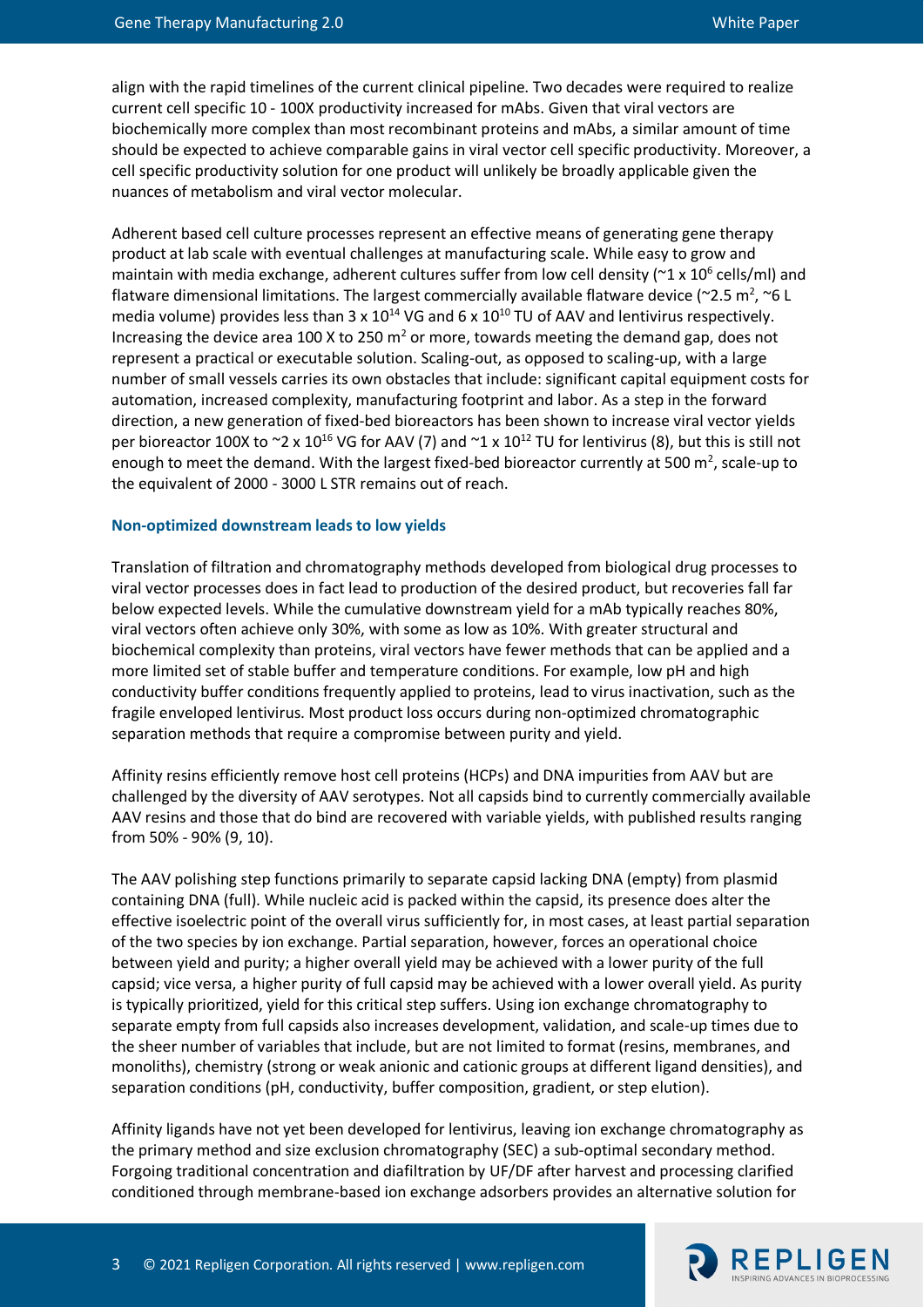lentivirus purification. The smaller elution volumes that follow membrane chromatography then allow a second column chromatography step to be executed at a slower flow rate. Filtration steps in the downstream process, such as clarification using depth filtration (11, 12) and product concentration and formulation using tangential flow filtration (TFF) (13) also frequently lead to product loss. Adsorption to the filter media, shear stress and hold-up volume all represent mechanisms of product loss or inactivation during processing.

## **Process safety**

Technologies for GTM 1.0 technologies lack adequate tools for contaminant removal and process safety. Because the product itself is a virus or viral vector, therapeutic protein-based contaminant (bacteria or adventitious viruses) removal techniques such low pH viral inactivation and sterile/virus filtrations are not always compatible. This drives a strong need for contamination prevention over removal.

Furthermore, analytical technologies for in-line monitoring of the product critical quality attributes (CQAs) are limited for gene therapy. In general, analytical methods become more complicated with increasing molecular complexity. Methods such as mass spectrometry required decades to adapt from small molecules to recombinant proteins. Analogous adaptions of existing methods and new analytical technologies will be required for gene and cell therapy. Those methods will then need to be brought in-line to monitor the critical quality attributes (CQA) because pH, conductivity and pressure conditions do not directly measure gene and cell therapy product quality. Most gene therapy analytical methods are conducted off-line and some of them, such as quantitation of AAV capsids by transmission electronic microscopy (TEM), can take up to two weeks.

## **Leaping to Gene Therapy Manufacturing 2.0**

## **Benefits of intensified suspension cell culture with producer cell lines**

Several gene therapy companies have already identified the need to upgrade GTM 1.0 to fulfill the supply-demand gap. Innovative technologies are being rapidly adopted and implemented to fasttrack the transition to GTM 2.0, with some significant gains already realized.

Most efforts towards GTM 2.0 focus on increasing cell culture productivity using approaches like those developed for therapeutic proteins. Many of those historical improvements, such as media optimization and feed strategies led to incremental gains, rather than transformative, change. The most critical cell culture step for gene therapy to achieve, which also happened in recombinant protein production, will be to transition adherent cells to a suspension mode. While adherent cells provide rapid access to modest amounts of material with a facile harvest method that reduces impurities, scale-up challenges prevent broad applicability at either the clinical or commercial manufacturing stage. Repligen data indicates that 60% of gene therapy companies have already transitioned from adherent platforms to suspension mode, 30% are supporting both platforms and 10% remain committed to adherent. Investment in adaptation to suspension cells can provide significant benefits towards facilitating process scale-up, expanding cell culture volume and increasing virus titers. Suspension cells also add an element of safety as they are typically grown in serum-free and chemically-defined media. The lower virus titers often observed in suspension mode, however, necessitate the use of an additional solution for further process improvements.

Cell retention devices, such at the XCell ATF® technology, can increase bioreactor viable cell density (VCD) to greater than 300 x  $10^6$  cells/ml and this, in turn, can be applied to increase the overall capacity of a facility in several different ways. When connected to the production bioreactor, a cell retention device can be applied to augment productivity in either a discrete or continuous mode. In a discrete mode, the cell retention device enables multiple harvests at defined time points from a single bioreactor, often referred to as "fed-batch intensification." In a continuous perfusion mode,

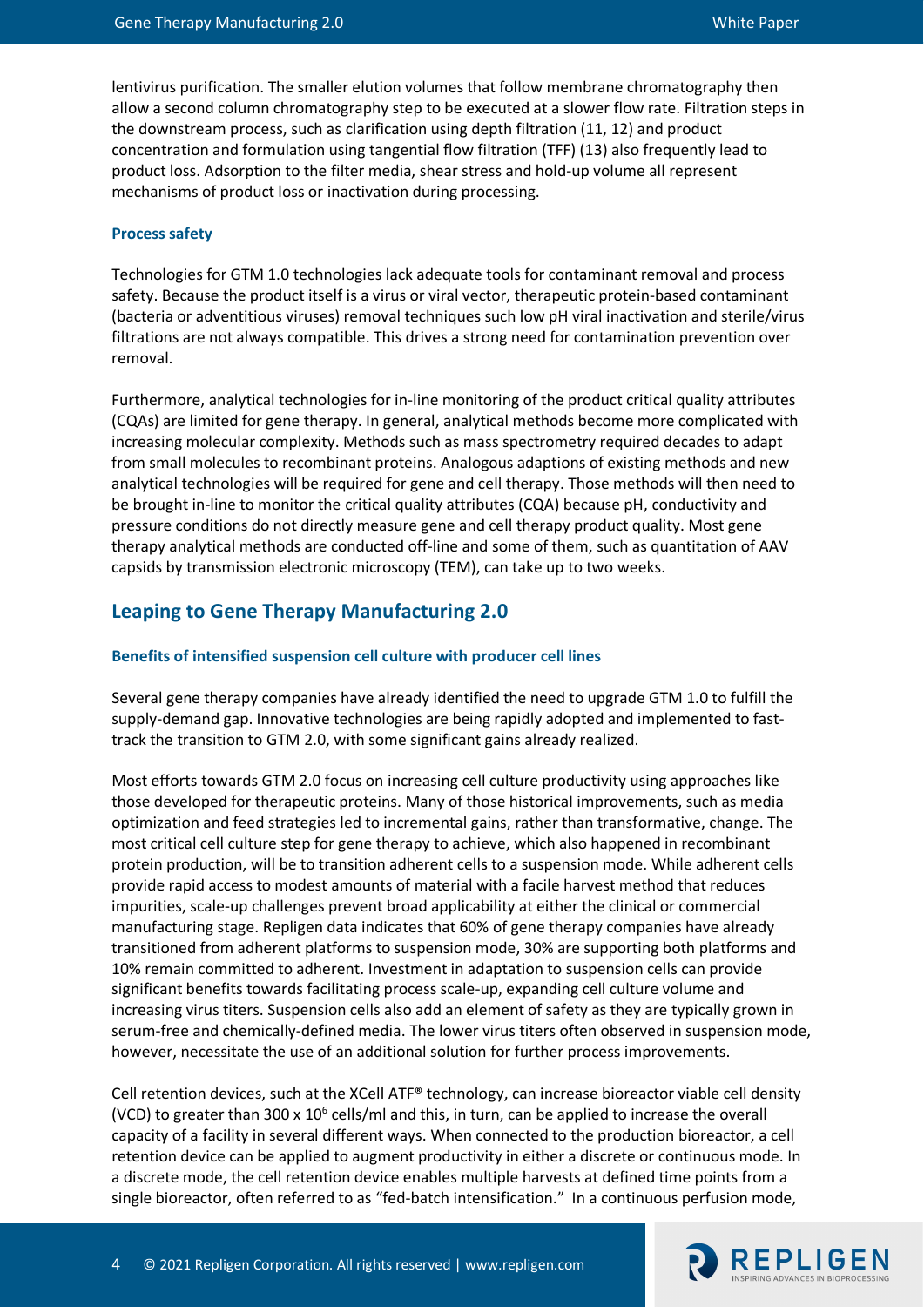product is harvested from the bioreactor throughout the production run, commonly referred to as "perfusion." In either mode, the production bioreactor output per day increases while downtime decreases.

The cell retention device further intensifies upstream operations by executing both the harvest and clarification steps at the same time. Each cell retention device contains a 0.2 - 0.65 µm filter, through which conditioned media passes as permeate. Harvested material may therefore pass directly from harvest to chromatography operations, without necessitating centrifugation or depth filtration, creating additional processes efficiencies.

Cell retention devices can also be used to increase cell densities of seed train bioreactors. A recent study by Cytovance® Biologics demonstrated an order of magnitude productivity gain during viral vector manufacturing by increasing VCD. VCD for the standard cell culture volume reached  $\sim$ 1.3 x 10<sup>6</sup> cells/ml whereas VCD for the intensified processes increased 10-fold to  $\sim$ 1.2 x 10<sup>7</sup> cells/ml. The increase in VCD translated to an even greater increase in harvested capsids. The standard fed-batch process yielded 1 - 3 x 10<sup>10</sup> capsids/ml, the XCell ATF® intensified process increased that yield approximately 100-fold to 4-10 x  $10^{12}$  capsids/ml.



Figure 1. Intensification of AAV2 production process with XCell ATF® (data adapted from (14), courtesy of Cytovance® Biologics). The AAV2 productivity of a perfusion process using the XCell ATF® cell intensification device (immediately prior to` transfection) increased capsid production > 100-fold relative to the standard batch process.

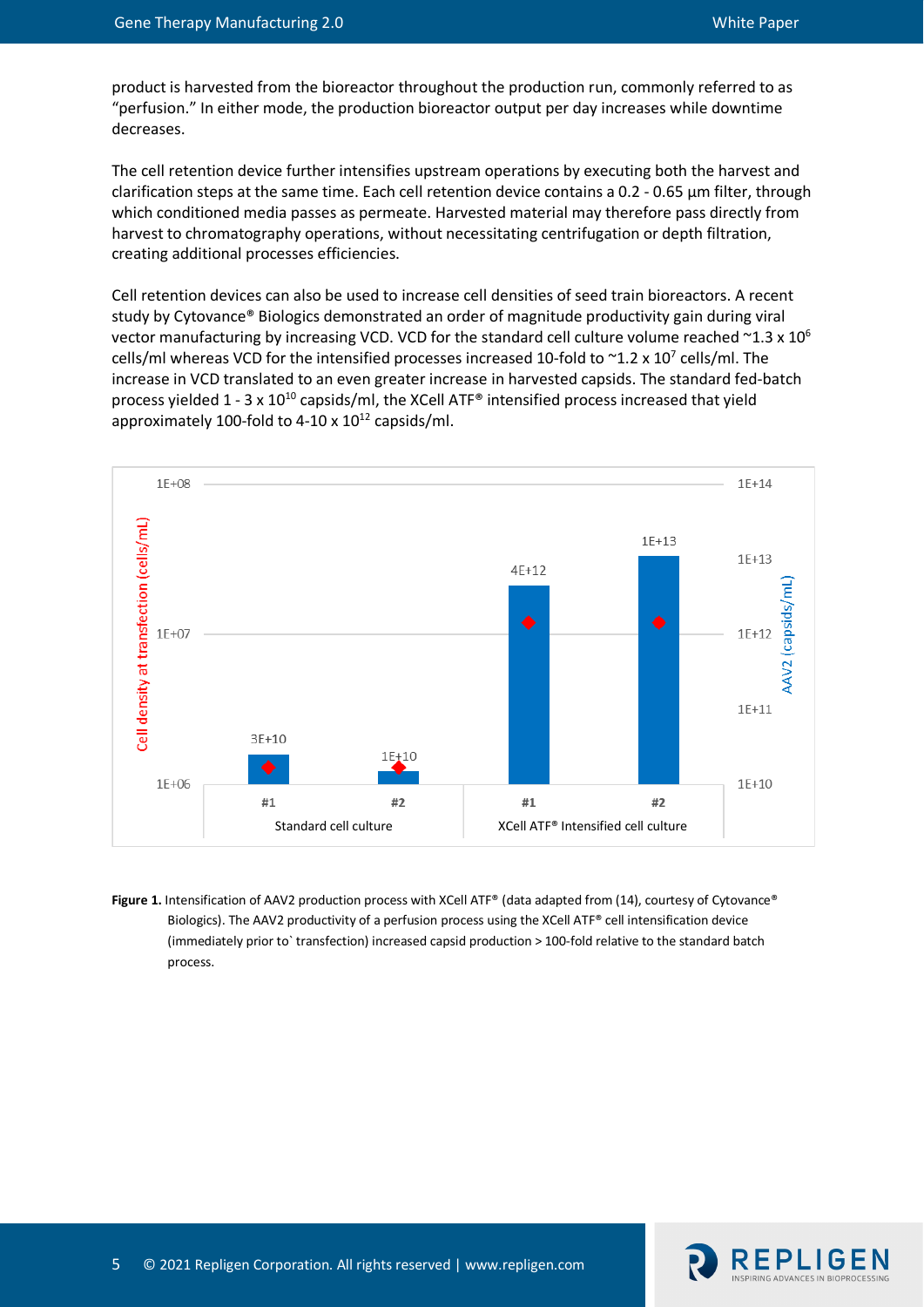

**Figure 2.** Tangential flow depth filtration (TFDF®) operates a depth filter in tangential mode. Cell culture medium passes through the lumen of the tubular depth filter. Permeate passes through the depth filter wall and exits a permeate port. Retentate exits the lumen and directed back to the bioreactor.

Cell retention can also be achieved using the novel TFDF<sup>®</sup> technology, which has already demonstrated exceptional performance increasing lentivirus productivity. TFDF® technology combines tangential flow and depth filtration in a single-use and closed filtration device. A thickwalled tubular depth filter combined with a 2 - 5 µm pore size captures cells and cell debris with negligible product retention. Tangential flow reduces fouling by directing the majority of cells and cell debris towards the retentate and away from the filter (Figure 2). The unprecedented combination of tangential flow and depth filtration synergize into a highly clarified solution that is robust towards fouling. A recent publication from Oxford Biomedica describes a more than two-fold lentiviral productivity increase compared to the standard batch process harvest using TFDF® (15). For a single harvest of a standard fed-batch bioreactor, depth filtration yielded ~70% yield while harvest with TFDF® was ~90%. More importantly, because TFDF® functions in tangential mode with low shear stress, rather than as a dead filter, intact cells are retained in the bioreactor. Replenishing the bioreactor with fresh media enabled the cells to continue virus production with a second harvest just a few days later. The combined benefits of a higher yield per harvest and the extension of a second harvest culminated in an ~250% TFDF® yield increase relative to the depth filtration based single harvest process. TFDF® technology can also reduce the risk of virus inactivation by enabling a series of rapid harvests that remove product from the bioreactor as opposed to accumulation of the lentivirus in the bioreactor with high cell density and elevated temperature.

To date, cell culture intensification has been primarily applied during cell expansion prior to transfection in transient systems. The development of stable cell lines that eliminate the need for plasmid transfection will help realize the full benefit of cell culture intensification. Early examples of stable cell lines for both lentivirus (6, 16) and AAV (9) have been reported. Packaging cell lines with viral capsid genes has also been presented as a viable means of reducing dependency on the transfection step. They will still require transfection of the plasmid carrying the gene of interest, but a single plasmid transfection would greatly simplify the process and reduce the overall manufacturing timeline as compared to the current multi-plasmid transfection process. Transition

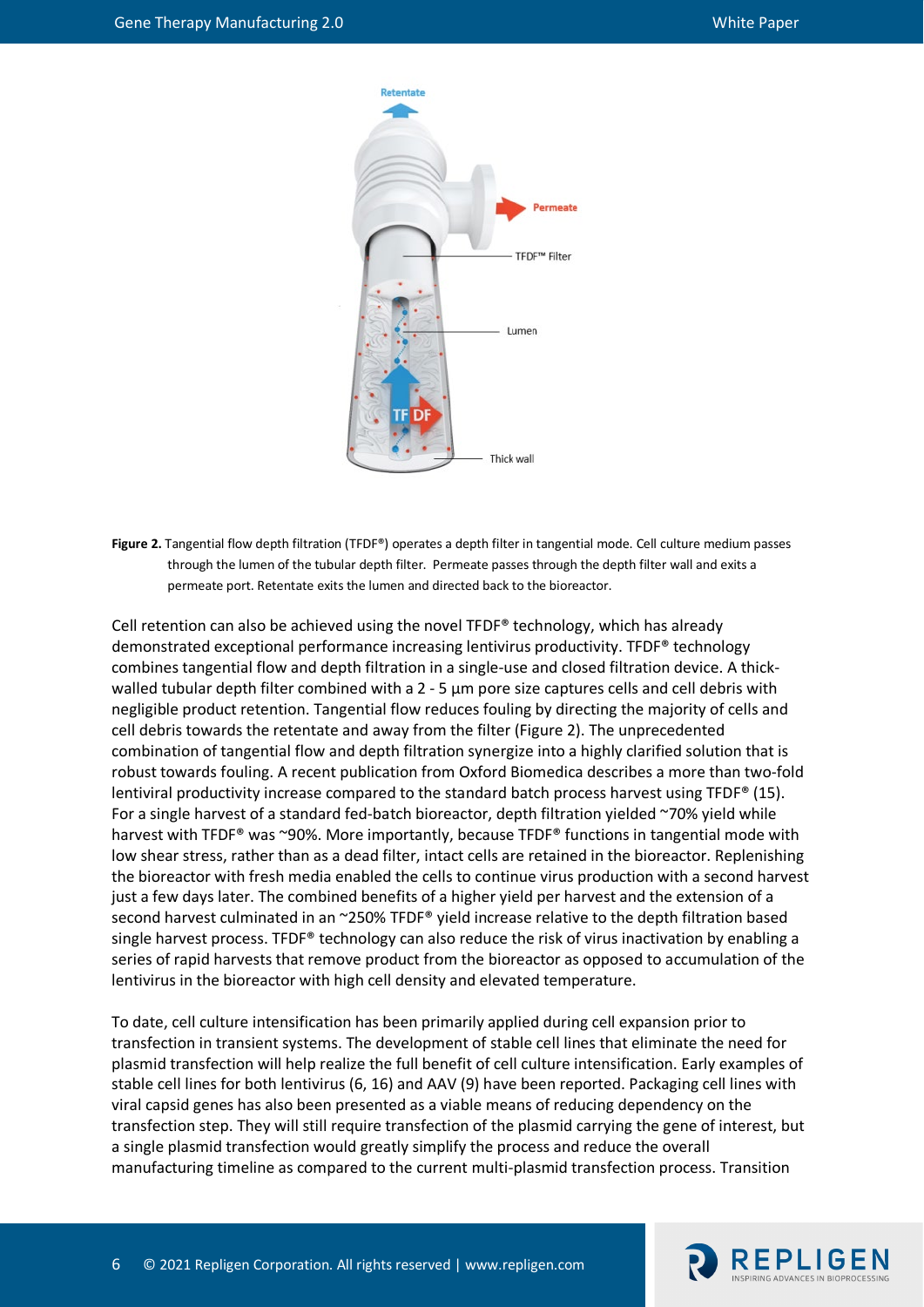**REPLIGEN** 

from transfected transient expression with adherent cells to a stable expressing suspension platform could potentially supply the ten or even 100-fold upstream productivity required to define GTM 2.0.

## **High throughput tools for Rapid downstream process development**

Order of magnitude increases in upstream viral vector yield will require comparable step change improvements in the downstream process. Clarification, an often overlooked opportunity for process intensification, can now be addressed by multiple technologies to increase yield, decrease resource requirements, or couple clarification directly with harvest. One of the newest filtration modes developed, TFDF®, can be applied to clarification (as well as bioreactor intensification). By directing the vast majority of cells back to the bioreactor in a circulating loop, rather into a dead-end depth filter, TFDF® profoundly increases filter capacity and flux (Figure 3). The increased filter capacity allows TFDF® to clarify high cell density cell cultures with a small filter surface, which is important as cell densities continue to increase. Simply scaling the surface area of a traditional depth filter to accommodate higher bioreactor cell density, dramatically escalates clarification resource requirements that include: operator time, cost, buffer, WFI, suite space and GMP storage space . Reduction of the filter size ten-fold reduces each of these considerations on a case-by-case basis and can play a key role in intensifying not only a process, but an entire facility, to deliver more product per day per square foot of facility space. Moreover, the TFDF® filter also ships dry and gamma irradiated within an integrated flow path that does not require flushing with WFI or buffer.



**Figure 3.** KrosFlo® TFDF® System circulates cell culture media and cells in a loop from the bioreactor through the lumen of the TFDF® filter and back to the bioreactor. The reduced number of cells entering the walls of the tubular depth filter significantly increases capacity.

Development of downstream techniques specific to gene therapy entities would be highly beneficial, but as they are unlikely to be available in the next two to three years, rapid optimization of existing methods for this new application is required. High throughput tools offer an available and easily implementable means of compensating for the lack of time allocated to downstream process optimization rendered by speed-to-market prioritization. Miniaturized pre-packed columns, OPUS® RoboColumn® Columns being the most widely used, enable automated chromatography process development using a 96-well plate format and robotic liquid handling workstations. A large number of different resins, chemistries and purification process parameters can be screened in just a few hours with microliter sample volumes for each experiment. Pre-packed columns play a continued role during process scale-up. High-quality column packing with batch reproducibility save operator preparation time but, more importantly, facilitate validation, create scheduling flexibility and

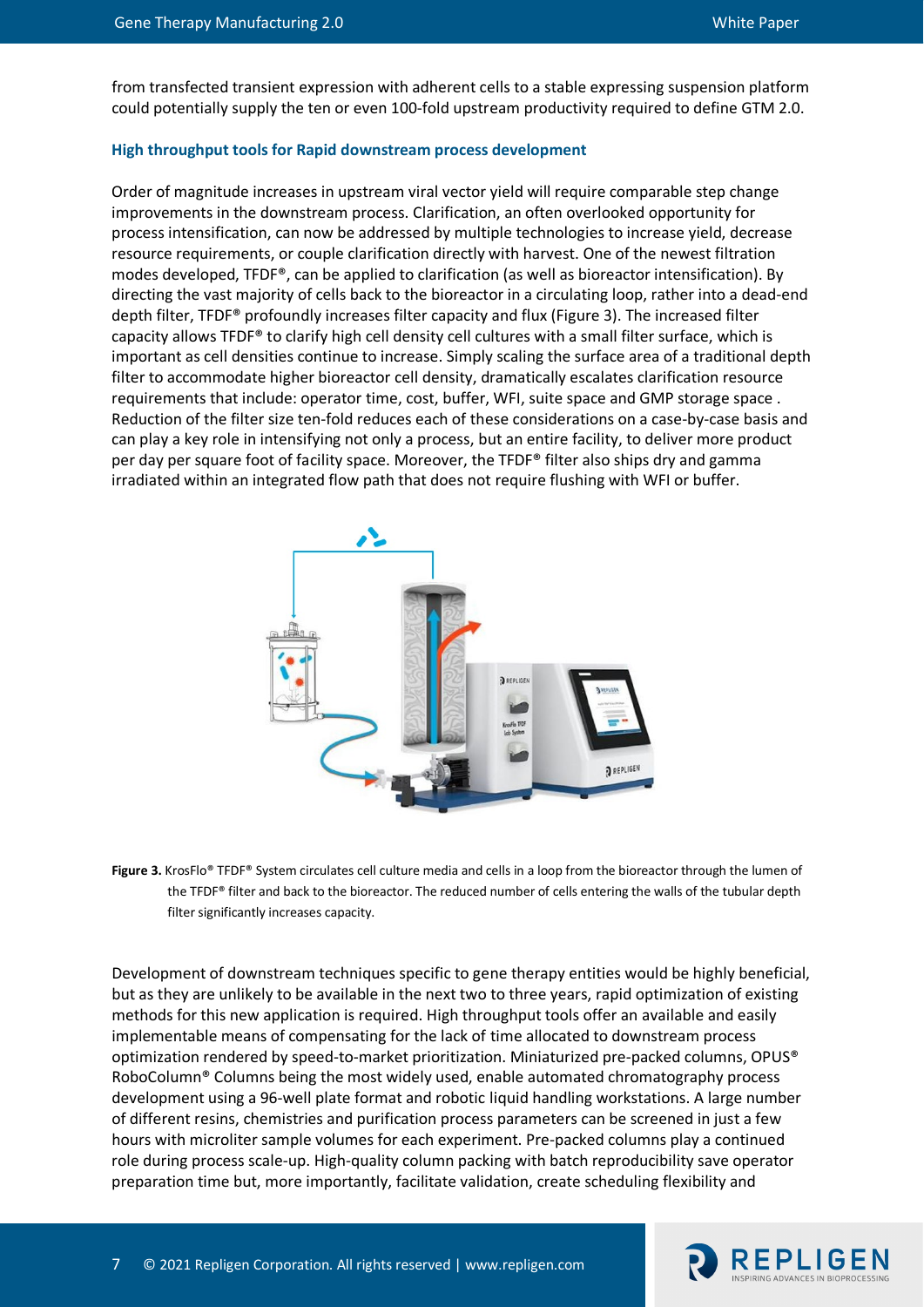accelerate tech transfer, ultimately making a significant time and CAPEX savings for the overall program.

Optimization of TFF for product concentration and formulation starts with the selection of either hollow fiber or flat sheet cassette as a filter format. Product sensitivity to shear stress represents the key parameter that guides this decision. Hollow fibers generate lower shear forces due to their open structure. The hollow fiber format is generally preferred for enveloped viruses like lentivirus, which can be easily inactivated from excessive shear stress. For more stable viruses like AAV, the cassette format is equally effective and, towards shortening process time, can even increases the filtrate flux with a limited filter surface area. Defining the molecular weight cutoff (MWCO) of the membrane or fiber dictates sieving and, consequently, yield as well as the level of impurity removal. Large viral vectors like lentivirus (~120 nm) can be processed efficiently with 500 - 750 kDa MWCO membranes. Smaller viruses, such as AAV (~25 nm) pair best with a MWCO between 100 and 300 kDa. Optimization of process parameters (transmembrane pressure or TMP, cross flow, flux) then minimizes processing time and membrane surface area. In tandem with selection of automated system hardware at the appropriate scale, yield will be maximized, time will be reduced and process deviations due to human error mitigated.

## **Closed and single-use flow paths for improved process safety**

Keeping the unit operations as closed as possible will reduce the risk of contamination. Gammairradiated, single-use, pre-assembled, process flow paths offer a low bio-burden, convenient and immediately implementable solution for contamination mitigation. The capabilities of the supply chain to generate diverse configurations are expanding. ProConnex® Flow Paths, for example, can be built from a library of over 250 components, including tubing, bags and/or containers, filters, sensors, pump heads and sterile connectors. The flexibility in flow path design enables the benefits of a closed system to be applied to a broad set of process variations throughout the workflow.

## **Better analytics for improved process monitoring**

Process analytical technologies for in-line process monitoring provide process safety, operational convenience and also make the process more robust. By nature of the chemical composition, viral vectors require CQAs different than mAbs and proteins, therefore demand distinct analytical techniques for CQA monitoring. Process parameters commonly used for therapeutic protein processes, such as pressure, pH, conductivity, and UV are also used for viral vector processes, but they are not effective indicators of product stability or purity.

As an example, protein concentration during a UF/DF unit operation is typically determined by withdrawing a sample from a flow path followed by an error prone and time-consuming cuvette based UV-Vis Spectrometer measurement. Such methods create a challenge during the end of concentration unit operations when small changes in volume can impart large changes on product concentration. The tedious and iterative process of withdrawing a sample, diluting the sample, and measuring concentration forces the operator to balance process control against process time. If process control is prioritized, then concentration will be halted until analytical data is available, leading to an extension of overall time to completion. Alternatively, if process time is prioritized, then concentration will be allowed to continue during analysis with creation of a lag between the actual product concentration in the experimental flow path and that analyzed in the UV-Vis spectrometer, potentially leading to overconcentration.

UV-Vis spectroscopy measurements have been greatly simplified with the development of Slope Spectroscopy® technology, which removes the need for serial dilution during sample preparation. The Beer-Lambert equation  $(A=e^+C^*I)$ . describes absorbance(a) as the product of the extinction coefficient (e), concentration (c) and path length (l). Slope Spectroscopy® technology varies the path length while keeping the sample concentration fixed, as opposed to traditional UV-Vis methods that

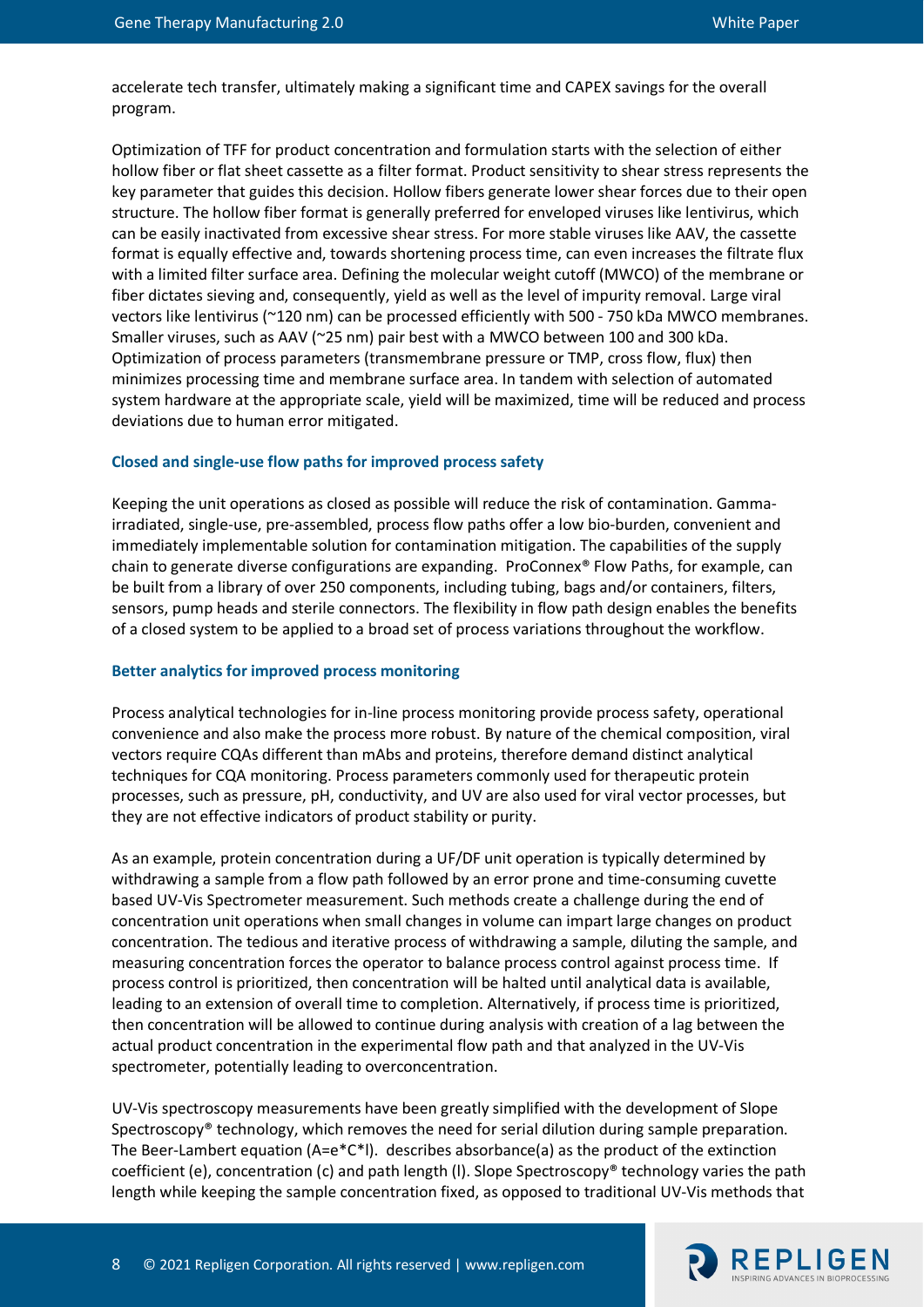maintain a fixed path length while varying sample concentration (through serial dilution). Streamlining this one part of the analytical method creates multiple cascading benefits at both the method and program levels. The UV-Vis standard operating procedure (SOP) document length significantly decreases and time to result shortens from one to two hours to five to ten minutes. The faster time to result allows nearly immediate access to analytical data for critical decision making, enabling the concentration unit operation to complete quickly with robust monitoring. For processes that are transferred between multiple groups and/or sites, this single step towards simplification and robustness can save months of tech transfer time through removal of idiosyncratic operator pipetting and serial dilution steps.

Slope Spectroscopy® technology recently took another significant step forward towards GTM 2.0 with engineering of an in-line instrument that integrates within a UF/DF flow path (Figure 4). In-line monitoring allows unparalleled process control, which can be an important factor for stability compromised therapeutics such as viral vectors. Initial data acquired during an AAV concentration and diafiltration unit operation using a FlowVPE® Slope Spectrometer® demonstrated correlation between in-line acquired UV-Vis data and off-line acquired digital droplet QPCR (ddQPCR) (Figure 5).



**Figure 4.** The Flow VPE® Device integrates into a TFF flow path for in-line measurement of product concentration.



**Figure 5.** In-line measurement of AAV titer during final concentration and diafiltration process steps using the Slope Spectroscopy® FlowVPE® technique. In-line monitoring enables rapid adjustment as process deviation occurs (e.g. cloudiness observed, indicating potential virus aggregation, requires stopping concentration and/or changing buffer).

Monitoring of the concentration step from 0 to 65 min followed a steady increase in titer from 1.0 x  $10^{12}$  vg/ml to approximately 6.0 x  $10^{12}$  vg/ml. Deviation of the smooth increasing curve to a signal spike at 65 min highlights the value of in-line monitoring as it coincides with sample cloudiness that

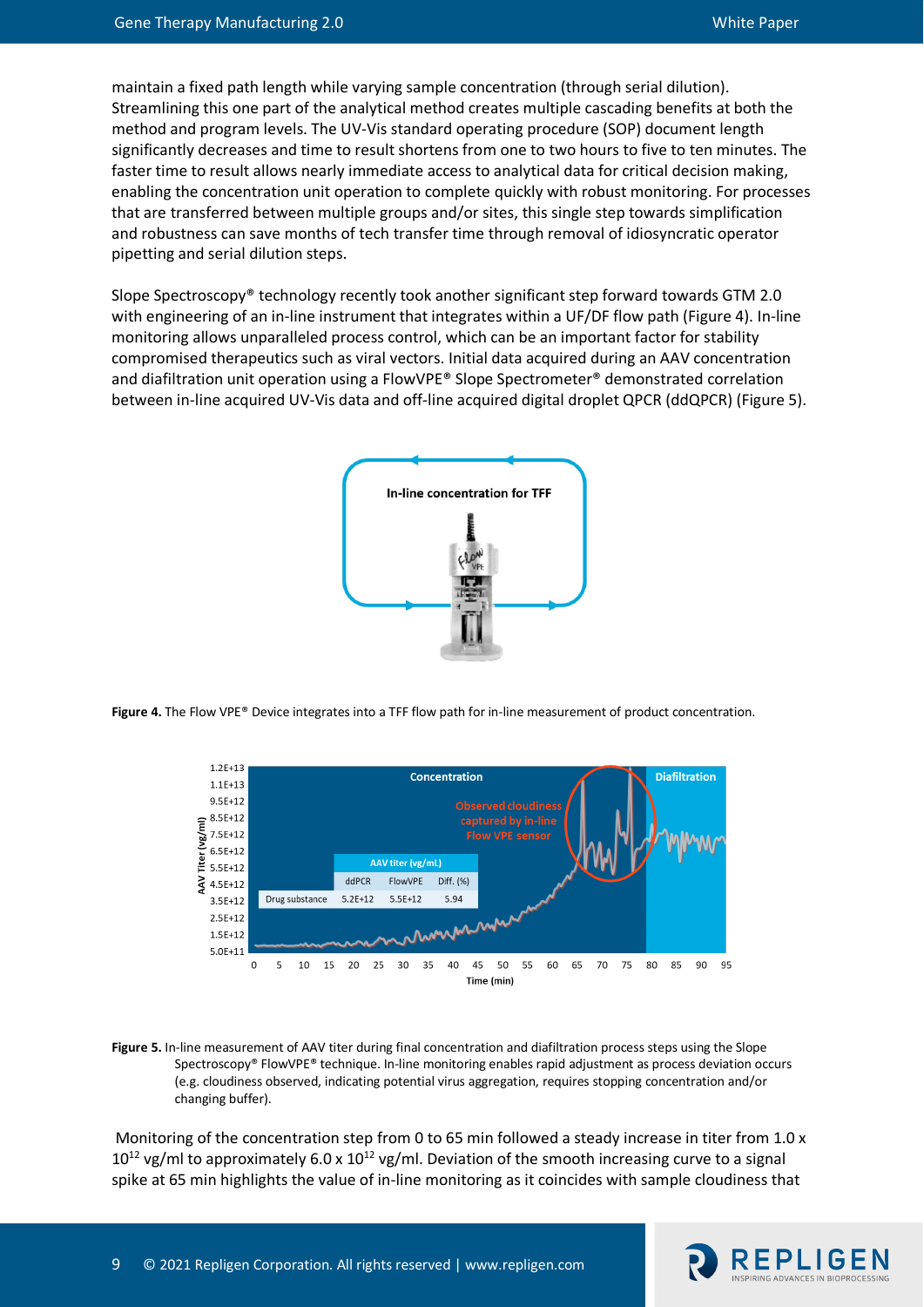could indicate virus aggregation. With this observation, diafiltration was initiated at 80 minutes. In early development, accurate determination of the critical aggregation or precipitation concentration for an SOP can save significant time and material. In a manufacturing setting, access to real-time data improves product quality, reduces process deviations, and accelerates the overall process time.

### **Conclusions**

The manufacturing processes that enabled the first landmark gene therapies to successfully complete clinical trials and regulatory approvals lack the efficiency and productivity required to meet current, let alone future, demand. These processes, referred to here as Gene Therapy Manufacturing 1.0 (GTM 1.0), limit productivity and scalability with transient expression, adherent cell culture, low purification yields and off-line measurement of CQAs. Process optimization of existing methods and innovation of new technologies will lead us to Gene Therapy Manufacturing 2.0 with a ten to 100-fold increase in overall productivity. A that point, stable cell-line producer cells, perfusion intensified suspension cell culture, product specific affinity resins, fully closed downstream operations and novel analytical technologies will mostly likely be incorporated. Emergence Of Gene Therapy Manufacturing 2.0 within the next five years will help secure the supply chain of gene therapies and help address currently unmet life-threatening diseases.